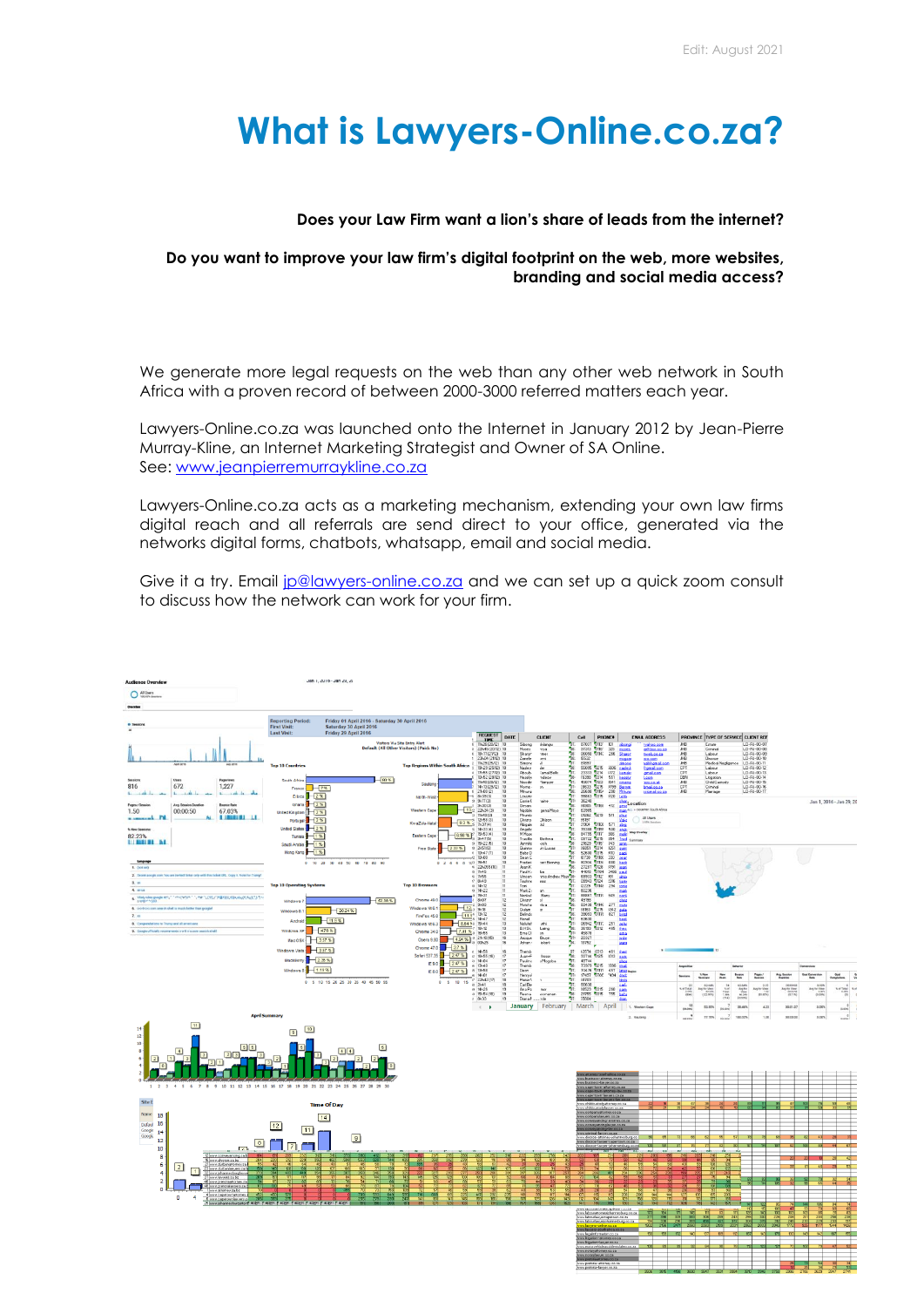# **Our Current Network.**

**Social**. (17k+ Followers)

https://www.facebook.com/South.African.Lawyers.Online

**Websites**. (Between 9000 + unique IP visitors per month)

- www.attorney-southafrica.co.za
- www.cape-town-attorney.co.za)
- www.cape-town-attorney-law.co.za
- www.cape-town-lawyers.co.za
- www.childcustodyattorney.co.za
- www.childcustodylawyer.co.za
- www.conveyancing-attorney.co.za
- www.conveyancinglawyer.co.za
- www.conveyancing-law.co.za
- www.criminal-lawyer.co.za
- www.divorce-attorney-johannesburg.co.za
- www.divorce-lawyer-cape-town.co.za
- www.divorce-lawyer-johannesburg.co.za
- www.divorce-law-southafrica.co.za
- www.durbanattorney.co.za
- www.durban-attorney.co.za
- www.durbanlawyers.co.za
- www.durban-lawyers.co.za
- www.estate-attorney.co.za
- www.estate-lawyer.co.za
- www.familyattorney.co.za
- www.family-lawyer.co.za
- www.insolvency-attorney.co.za
- www.insolvency-lawyer.co.za
- www.johannesburgattorney.co.za
- www.johannesburglawyers.co.za
- www.johannesburg-lawyers.co.za
- www.labourattorneycapetown.co.za
- www.labourattorneyjohannesburg.co.za
- www.labourlawyercapetown.co.za
- www.labourlawyerjohannesburg.co.za
- www.lawyers-online.co.za
- www.lawyers-southafrica.co.za
- www.legalinformation.co.za
- www.litigation-attorney.co.za
- www.litigation-lawyer.co.za
- www.motorvehicleaccidentclaims.co.za
- www.notaryattorney.co.za
- www.notarylawyer.co.za
- www.pretoriaattorney.co.za
- www.pretoria-attorney.co.za
- www.pretoria-lawyer.co.za
- www.pretoria-lawyers.co.za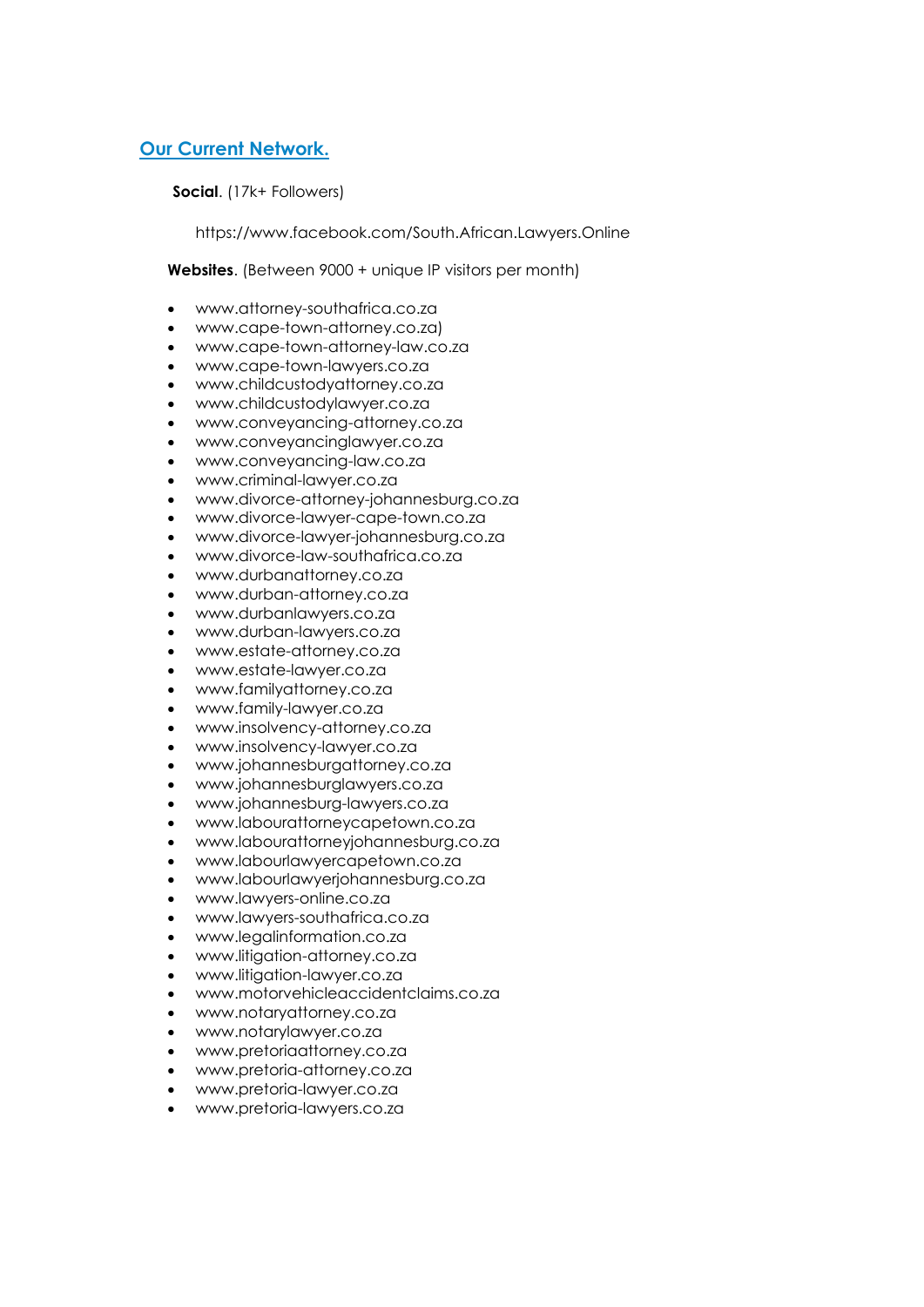# **Types of Subscriptions.**

**OPTION 1: "Lucky Packet Subscription" -** This type of subscription is ideal for a Law Firm that offers a wide variety of services in a set area but does not want exclusivity for the entire region / province. Therefore, leads are equally shared between subscribers in the area.

| <b>Subscription Areas</b> | <b>Price per Month</b> | <b>Max Subscriptions.</b> | Total leads / month. |
|---------------------------|------------------------|---------------------------|----------------------|
| JHB & PTA                 | R4 500 + vat           |                           | $1.5+$               |
| Cape Town                 | R4000 + vat            | २                         | $1.5+$               |
| Durban                    | $R3,500 + vat$         |                           | 12+                  |

**OPTION 2: "Area Exclusivity Subscription" -** This type of subscription is ideal for a Law Firm that offers a wide variety of services in a set region only and wants absolutely every lead from the area.

| <b>Subscription Areas</b> | <b>Price per Month</b> | <b>Max Subscriptions.</b> | Total leads / month. |
|---------------------------|------------------------|---------------------------|----------------------|
| JHB & PTA                 | R9 000 + vat           |                           | $90+$                |
| Cape Town                 | R8000 + vat            |                           | $30+$                |
| <b>Durban</b>             | R6000 + vat            |                           | $12+$                |

**OPTION 3: "Network Exclusivity Subscription"** - This type of subscription is ideal for a Law Firm that offers a wide variety of services and wants exclusivity of the entire network at a national level and therefore every lead from the entire network.

There is only 1 subscription in this category. There will be roughly 1320+ referred leads annually. The entire network is branded to include your logo and we can also set up an e-consult booking system for direct payments for consults to your firm.

| Subscription Areas | <b>Price per Month</b> | <b>Total leads. Month/Annually.</b> |
|--------------------|------------------------|-------------------------------------|
| National:          |                        |                                     |
| JHB/PTA/DBN/CPT    | R 29 000 + vat         | $110 - 180 +$                       |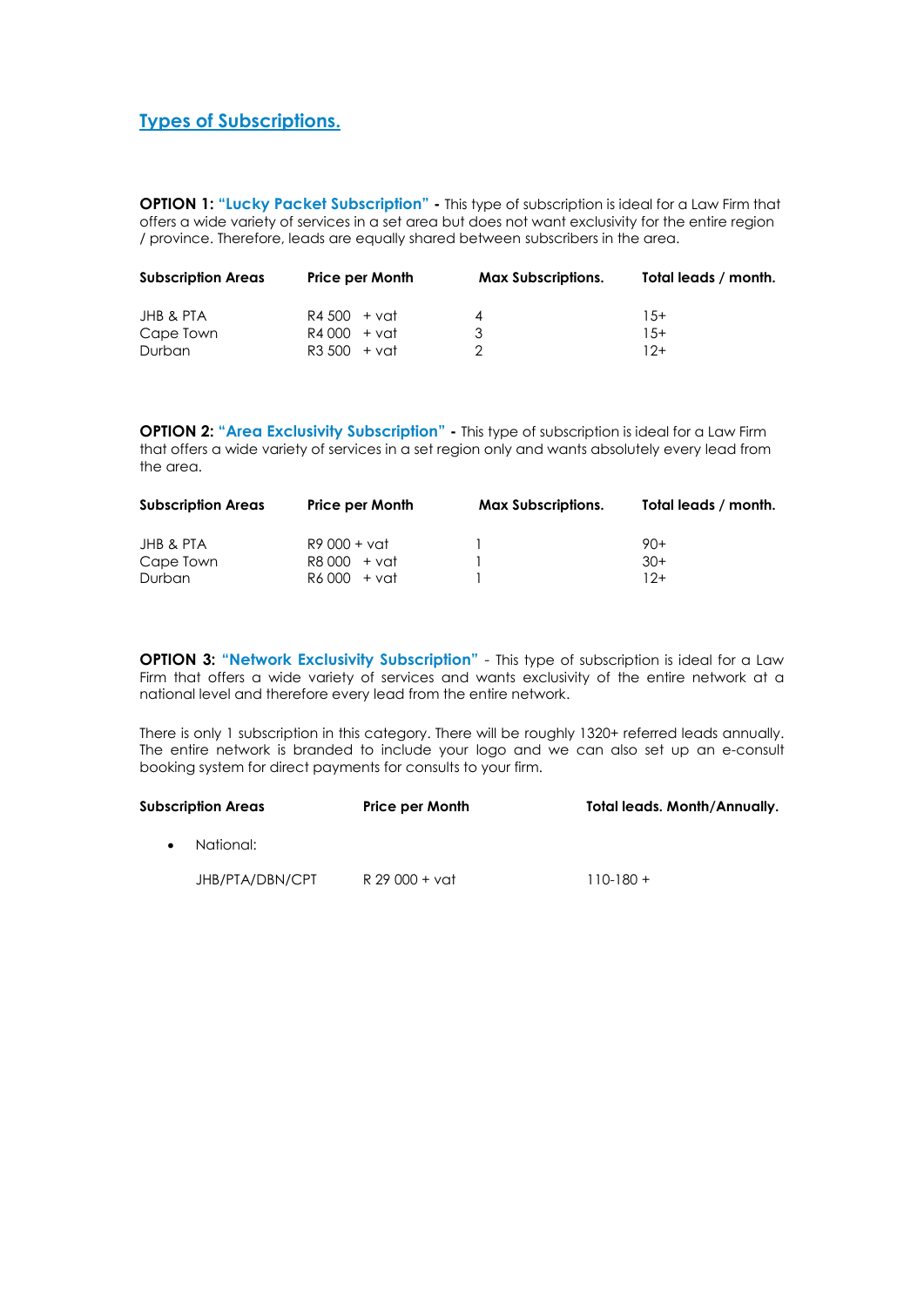# **Start of Application.**

#### **Terms:**

- 1. Not all *Law Firm / Client*s are automatically accepted to our network and acceptance will be at the discretion of *Lawyers-online.co.za / SA Online*.
- 2. Lawyers-*online.co.za / SA Online* reserves the right to change the subscription fees in the various regions or subscription if marketing costs increase due to search trend and competition. In this instance, 2 months' notice is given to the *Law Firm / Client*, and the increase will be decided on in consultation with the related *Law Firm / Client*. Fee reviews will happen every 3 months. Percentage increases will range between 0 and 6 % per review.
- 3. Subscription fees are billed one month in advance and payment funds need to reflect by the 26<sup>th</sup> of the month (prior).
- 4. Cancelation Policy. 1 month's cancellation notice and fee is required for 'Lucky Packet Subscription' and '*Area Exclusivity Subscription'.* 2 months cancellation notice and fee for 'Network Exclusivity Subscription'.
- 5. Deposit Policy. 1 month's subscription fee is billed in advance.
- 6. The *Law Firm / Client* must ensure that first responses to referred leads are made within one (1) working hour from time of referral. S.A. Local Business hours.
- 7. *Law Firm / Client* will be required to include Lawyers-Online.co.za in their first e-mail response (BCC) to any referred lead/s so that *Lawyers-online.co.za / SA Online can* confirm / record response.
- 8. Once a lead has been referred to a *Law Firm / Client*, *Lawyers-Online.co.za / SA Online* mandate is complete, it is the *Law Firm / Client* responsibility to convert the lead to a billable Client of their own, and service the needs of the person who submitted the request. *Law Firm / Client*  indemnifies *Lawyers-Online.co.za / SA Online* of any matters related to the referred person or entity in the lead.
- 9. Once a subscription fee has been paid it is not refundable unless Lawyers-online.co.za fails to distribute the guaranteed leads.
- 10. For the months of December and January, 50% referral leads apply due to office closure and only 50% subscription fees for those months will be billed.
- 11. Should a subscribed *Law Firm / Client* fail to adhere to the terms of this contract, *Lawyersonline.co.za / SA Online* has the right to declare a breach of agreement by the *Law Firm / Client* and claim a cancellation fee.
- 12. The *Law Firm / Client* needs to be able to process all types of leads in the subscription areas.
- 13. *Lawyers-online.co.za / SA Online* will only accept EFT payments.

#### **Client / Law Firm Details.**

Company name: Physical address: \_\_\_\_\_\_\_\_\_\_\_\_\_\_\_\_\_\_\_\_\_\_\_\_\_\_\_\_\_\_\_\_ Operational regions: Years in operation: Staff complement: Operation languages: Primary e-mail address: Primary Phone number: Secondary Phone number: Fax number:

**Detail Type of Subscription** *( "Lucky Packet Subscription"/ ""Area Exclusivity Subscription"" / "Network Exclusivity Subscription"):* \_\_\_\_\_\_\_\_\_\_\_\_\_\_\_\_\_\_\_\_\_\_\_\_\_

Areas/ regions if applicable:

Start Month: Total Months: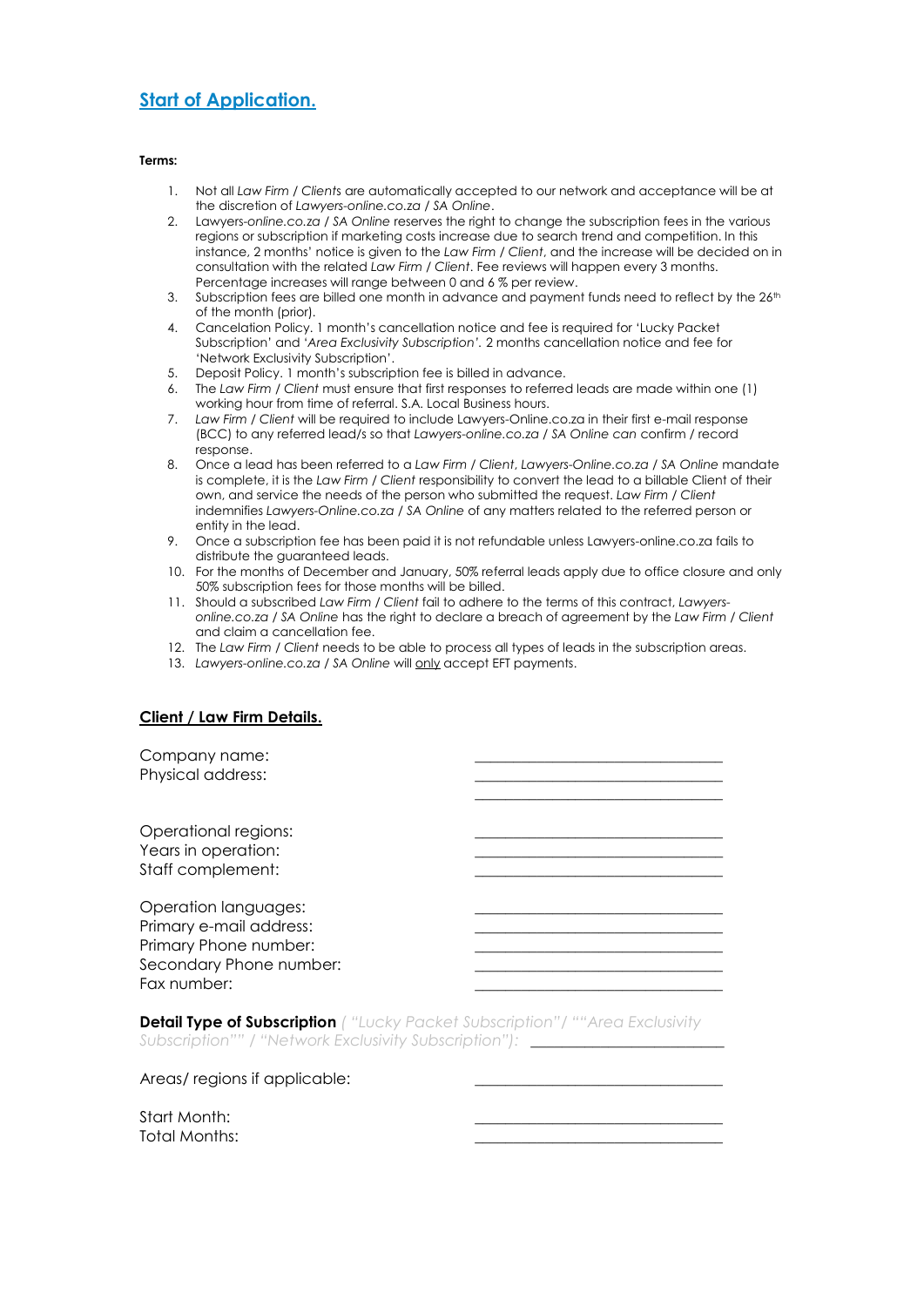# **Almost done…**

#### **Please elect a person within your firm for Lawyers-Online.co.za to record as its correspondent.**

| Name:                                        |  |
|----------------------------------------------|--|
| Cell number (for SMS notification purposes): |  |
| E-mail address (for distribution purposes):  |  |

Below are some references to types of legal services or search phrases the network can include but is not limited to. **Subscribers can circle 5 preferences in leads**. Lawyers-online.co.za / SA Online will endeavour to refer some preference leads but all subscribed firms must process all leads referred.

Child Custody Commercial Constitutional Conveyancing Criminal Divorce **Entertainment** Environmental **Estates** Family **Firearms High Court** Immigration Insolvency Insurance claims **Labour** 

Liquor Licence Litigation Magistrates Court Matrimonial Medical negligence Motor vehicle accident **Notary Patents** Personal lawyer Personal injury Property Sequestration Taxation Truete Wills

# **ACCEPTENCE OF TERMS AND FEES:**

Upon signature by *Law Firm / Client*, this agreement becomes a **legally binding contract** between the Client and SA Online inclusive of Page 1 and 3 of document titled "Application Form" and bearing the same signature on all three pages. The *Law Firm / Client* confirms to have read and understood all pages and is duly authorized and accepts all terms and all costs. No changes can be made post acceptance unless approved by SA Online. Please return via E-mail: SA Online will issue a **tax clearance certificate**, **bank verification** letter and on request a **BEE status** letter with the **Client invoice.** 

| Write Full name of           |                              | <b>Add Law Firm Name</b>            |  |
|------------------------------|------------------------------|-------------------------------------|--|
| <b>Write Location signed</b> | <b>Write Date &amp; Time</b> | Add Signature for Law Firm / Client |  |

Lawyers-Online.co.za is a division of SA Online (saonline.africa). **SA ONLINE is a boutique web-based services company**. WhatsApp Chat / Message / Voice Note / Data Call / Phone: +27 (0) 63 899 4852

# **END OF APPLICATION**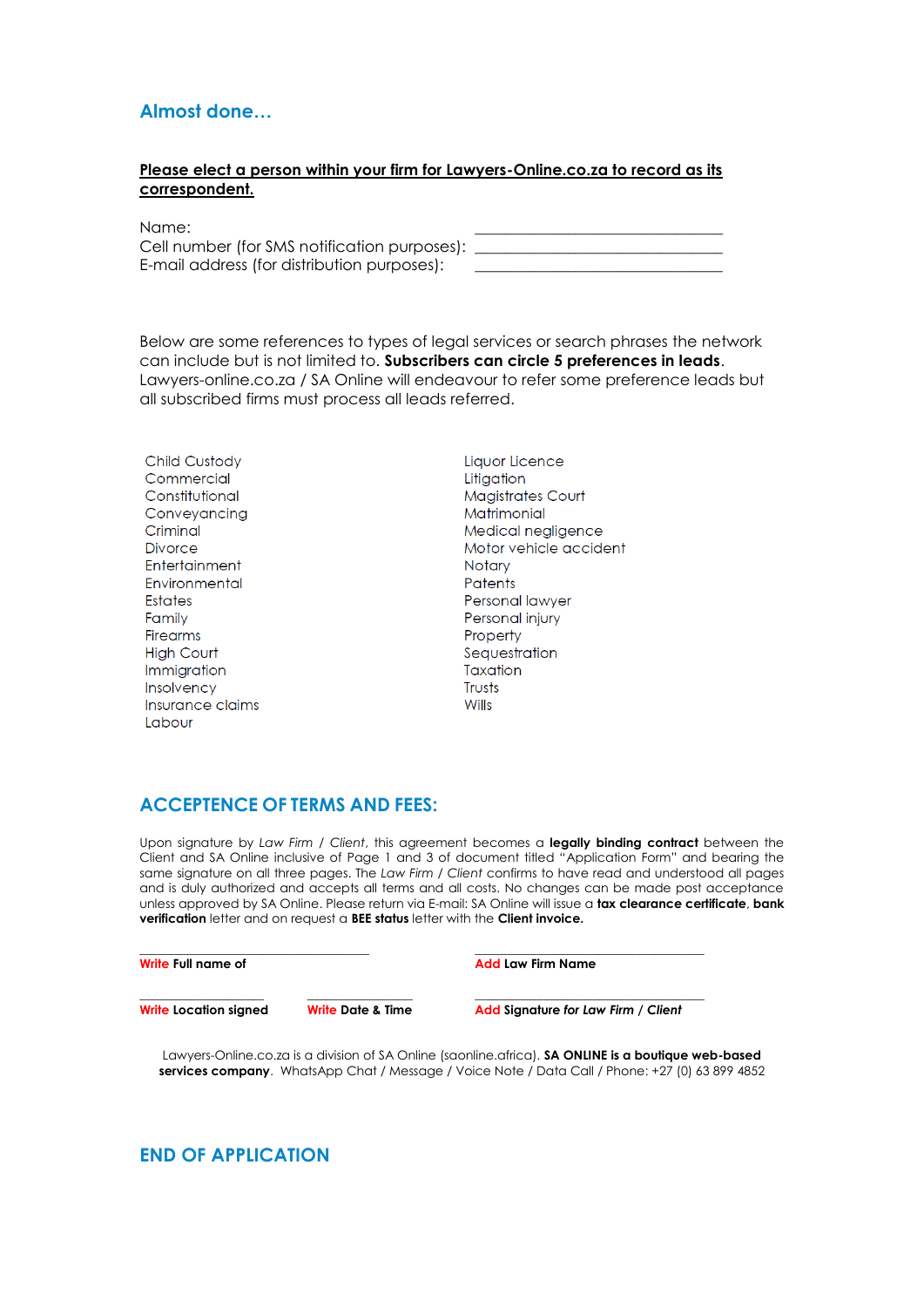### **Still reading? Here is some more info …**

### **List of some of our current / past Law Firms.**

A Lalbahadur & Ass Adendorff Attorneys AG Attorneys Andre De Klerk Attorneys Anneke Meyer Attorneys Anton Buirski Arthur Channon Attorneys Arthur Moore Inc B & T Attorneys Barend Burgers Attorneys Barnard Inc Bradley Aliphon & Associates Cherry-Singh Inc. Cloete Attorneys Craig Van Der Merwe Attorneys Curr Vivier Inc D & K Attorneys Dabideen Attorneys Dada & Associates De Jager McKinon Inc Delport & Associates Dlamini Michael Inc Du Toit Attorneys Erasmus-Scheepers Attorneys Fairbridges Attorneys Farhana Azeez & Associates FJMO Attorneys G van Zyl Attorneys Goodway & Buck Attorneys Goredema Attorneys Hajra Patel Incorporated Hugh Raichlin Attorneys Jacques Van Wyk Attorneys Johan Kotze Attorneys Jordaan & Wolberg Attorneys Joshua Attorneys Joubert Schoeman Attorneys June Marks Attorneys K Maharaj Attorneys Kaveer Soni Attorneys KB Gangen & Co Attorneys Kim Armfield & Associates KT Potelwa Inc Lambert & Associate Attorneys Lamprecht Attorneys Lautenberg Morris Attorneys M A Cooper Attorneys Madeleyn Inc Marie Bean Labour Consultancy McCabe Attorneys Mduduzi Buthelezi & Associates Meijer Attorneys

Meintjes-Smit Inc Michael Matthews & Associates Miroshni Naidoo & Associates Miten Naran & Associates Moeketsi Attorneys & Conveyancers Mokgalabone Attorneys Mokoduo Inc MSM Legal Consulting Services Muhamed Bulbulia Attorneys Myers Attorneys Naidu Richen Attorneys Neil Stuart Jury Attorneys Nirasha Garib & Associates Noa Kinstler Attorney & Conveyancer P J Faurie Inc Penny Griffiths Attorneys Perumal Attorneys & Associates Phuti Manemela Attorneys Pierre Maritz Attorneys Pravina Govender Attorneys Preshnee Govender George Attorneys Rademeyer Attorneys Rawlinson Attorneys Raymond McCreath Inc Reon Marais Attorneys Rhiannon Thomas & Associates Riley Inc Roger Price Rontgen & Rontgen Inc Ryan W Viljoen Attorneys Samantha Naidoo & Company Sandars Wilson Attorneys Schnetler's Inc Schoeman Attorneys, Conveyancers & Notary **Public** Schoeman Law Inc t/a schoeman Tshaka Seelan Pillay & Associates Simrithi Sharma & Associates SP Attorneys Spruyt Incorporated ST Farrell Attorneys T S du Toit Attorneys Tasneem Moosa Inc Theasen Pillay & Associates Thomson Wilks Inc Tricker Inc Van Der Berg & Associates Van Der Ross & Motala Inc Van Dyk Theron Inc Van Staden & Booysen Inc Wagner Du Toit Attorneys Weyers & Lombard Inc